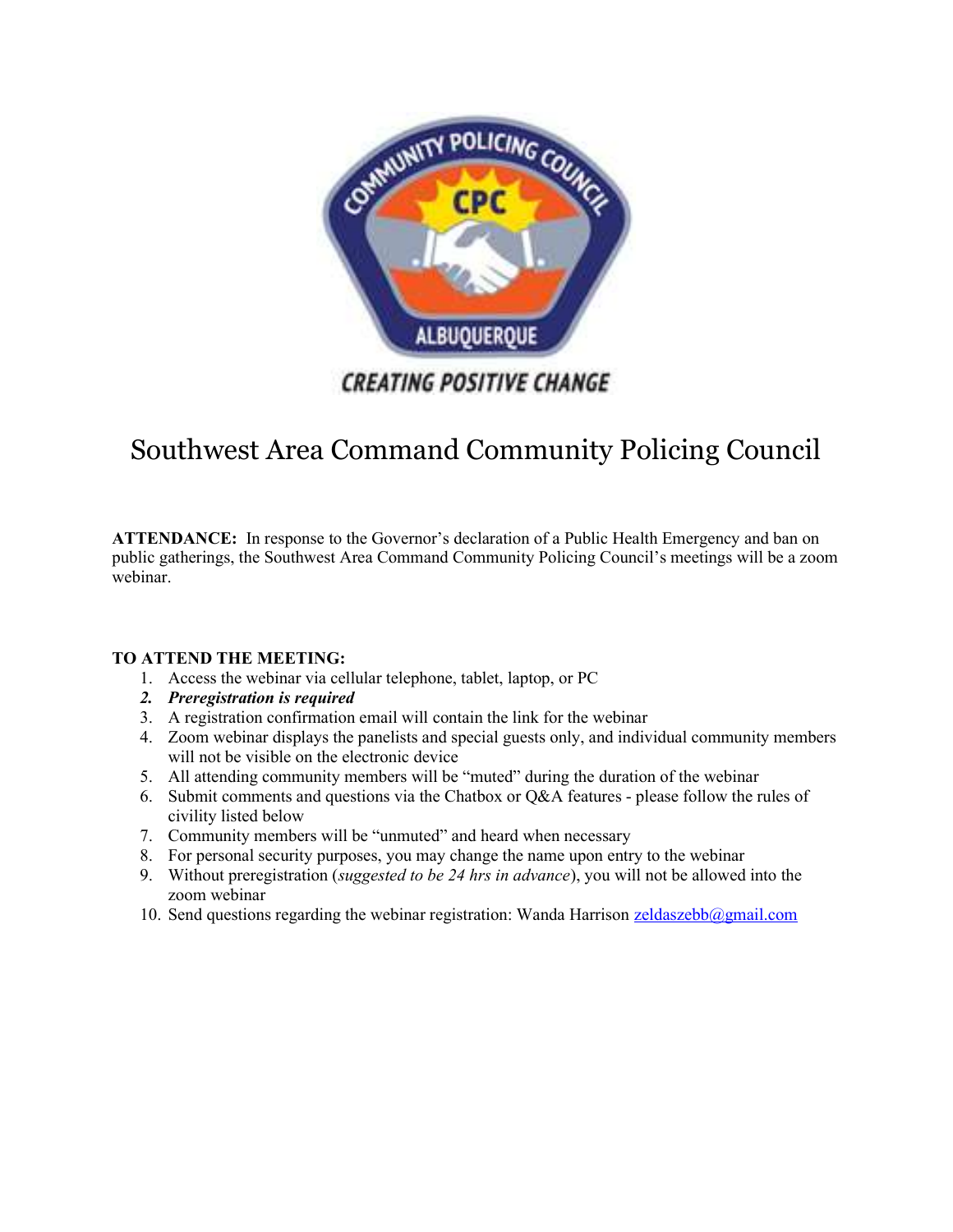# Your invitation to the SW Community Policing Council's ZOOM WEBINAR

# WHEN: August 5, 2020 @ 6:00 p.m. Mountain Daylight Time

### TOPIC: Constitutional Community Policing

### **REGISTER:** in advance here  $\rightarrow$

#### https://cabq.zoom.us/webinar/register/WN\_5PXQGVOSfWeEksMYz8hTA

After registering, you will receive a confirmation email containing information about joining the webinar. With early registration, you will receive a reminder email one day in advance and another an hour in advance of the webinar scheduled time.

#### PLEASE JOIN US

#### When we return to in-person public meetings, the following will apply.

#### RULES OF PARTICIPATION & CIVILITY

In the interest of the well-being of our communities during these meetings, your participation requires sound civility, respect, and active attention to work within the realm of ethics. Given this, we ask participants to consider their conduct and behavior as follows:

- Communicate your ideas and allow others to do the same without interruption
- Demonstrate respect for others of differing opinions, heritage, ethnic groups, or profession
- Refrain from use of slander, accusations, name-calling, threats, insults, vulgarities, obscenities, and profanity
- Criticism of others' suggestions, ideas or current policies should be constructive